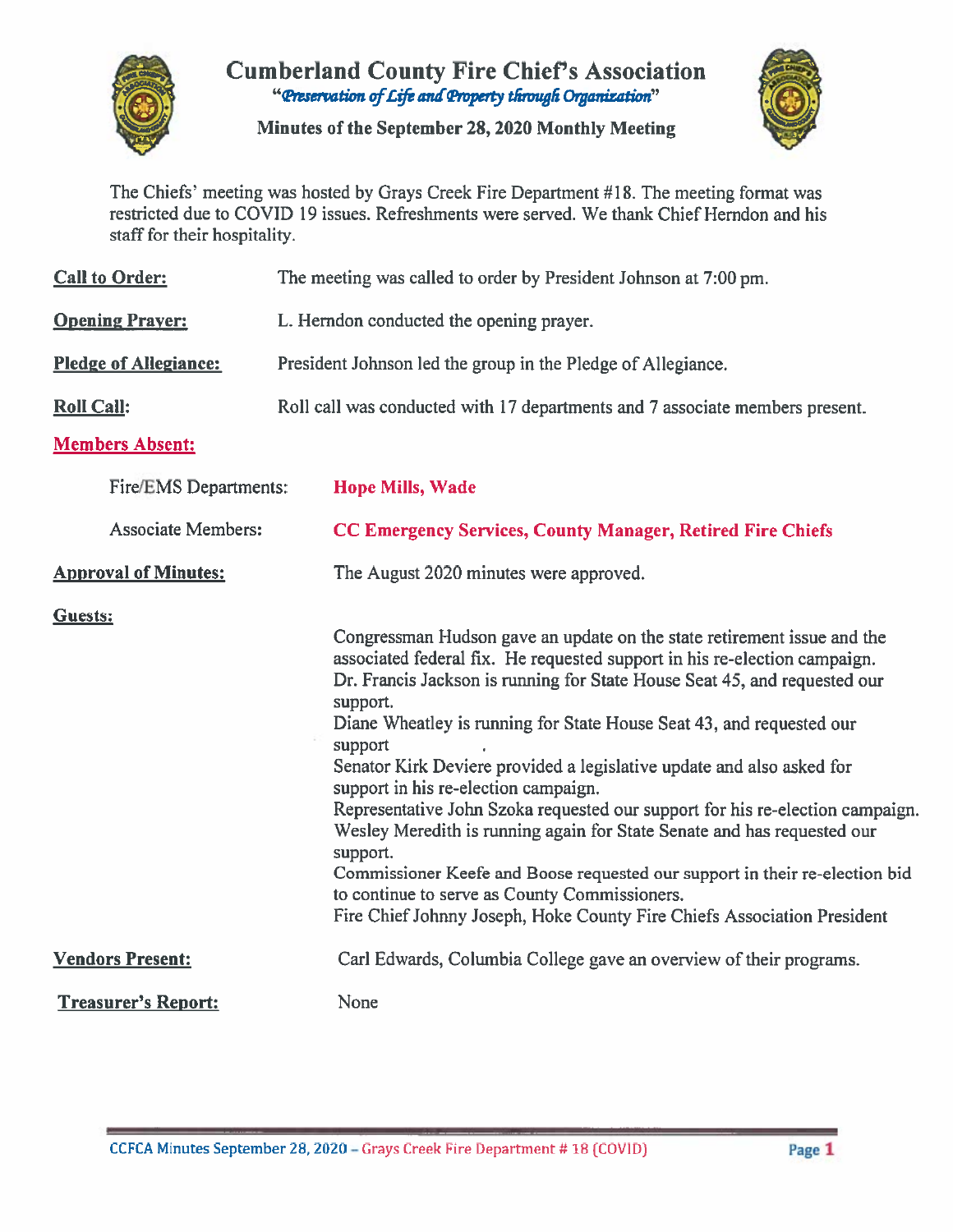#### **Meeting Points of Interests:**

Next Chiefs' Meeting is scheduled for Pearce's Mill Fire Department on Monday, October 26, 2020 at 7 pm. Refreshments will be served.

• Fayetteville FD will assume air truck rotation during the month of October 2020 followed Gray's Creek #24 in November 2020.

#### **Items of Interest Handouts**

 $\checkmark$  Assorted handouts in your packets.

#### **OLD BUSINESS:**

- 1. The Valor awards program has been postponed until October 13, 2020 at 1100 hours at Manna Church on Cliffdale Road No food will be served. Due to COVID-9 only award recipients, their Chiefs and presenters will be allowed to attend the ceremony which will be recorded and made available to all departments.
- 2. President Johnson gave an update on the storage building that was constructed at SPFD 19 to house association assets. We are still pending the 10 foot concrete apron and that should be completed as soon as we fix the drainage issue associated with the downspouts on the building in order to re-direct rain water run-off from the building's roof.
- 3. President Johnson updated the membership on the radio phase I grant opportunity. A total of 158 radios have been received. He will begin assigning numbers and work with Adam on the Viper ID's. We received some additional TAC channels on the Viper system and we will need to reprogram the radios to match the new channel assignments. Chief Scott Bass inquired about neighboring counties that provide mutual aid. TAC Channels associated with specific departments that work across the county line can share the Tactical Talk Channel with their out of county mutual aid partners. It will require a code plug configuration. President Johnson stated that with the purchase of the phase one radios and the associated programing requirement this is the best time to re-configure our radios. The additional radios will also require a specific code plug per station.
- 4. President Johnson advised the members that the foam survey has been turned into OSFM. This is an expensive endeavor and we will be looking at assistance from NC or the Federal Government. The old foam will require disposal which will come at a cost. In the mean time we will only use our current foam for a true emergency. This is work in progress. President Johnson is planning on meeting with representatives from our local delegation to see if assistance from the state is available, since this is statewide issue with most volunteer departments throughout the state that are not financial able to address this issue.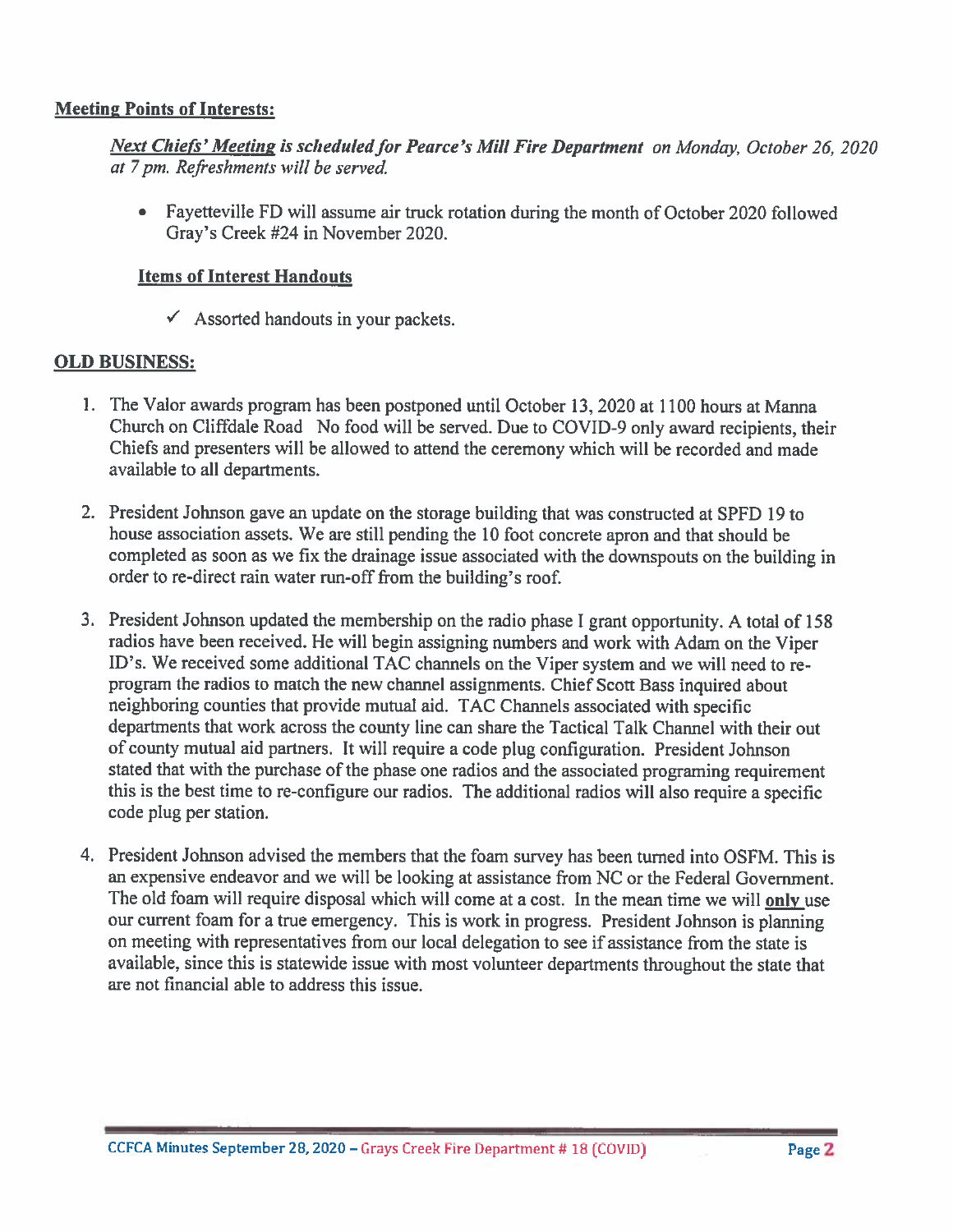#### **NEW BUSINESS:**

- 1. President Johnson has re-scheduled the Finance Meeting until 6 pm on October 26, 2020 at Pearce's Mill FD.
- 2. President Johnson gave an update on the CARES ACT FUNDING. Each Department will receive defibrillators, atomizers to DECON the station and equipment and funding for COVID PPE supplies. In order to receive this funding please return the W-9 and requested Secretary of State Screenshot showing that your department is active in North Carolina to Kelly Autry in County Finance. If all are returned a budget/contract amendment will be approved by the Commissioners and the funds will be released to each department. He stressed that this is important whereas we need this equipment now.
- 3. Fire Chief Johnny Joseph (Puppy Creek & Hoke County Firefighters Association President) provided an overview on the continuing fight for non-profit volunteer fire departments to join the North Carolina State Local Retirement System.
- 4. President Johnson touched on the increasing Cyber and Hacking attacks on businesses, municipalities, county governments and also fire departments. He asked the chiefs to insure that their systems are secured and to discuss the issue with their information technology representative.
- 5. President Johnson stated with COVID virtual meetings have become extremely popular. Depending on what Governor Cooper will do when considering opening the state back up, we will continue to offer call in and zoom meetings. He will contact the chiefs to see which stations can provide the technology and adjust accordingly with hopes of starting a modified meeting rotation schedule back up. More to come during a future meeting.
- 6. President Johnson reminded the chiefs that we are still in Hurricane season with almost two (2) months left. The season has been active with more storms forthcoming. Please maintain a state of preparedness at all time and not just for hurricanes but for any natural or man-made disaster. Earlier this month our western part of the state was hit with an unexpected earthquake in addition with hurricane remnants. He asked the chiefs to please assign someone WEB EOC responsibilities and participate in the monthly training drills. These drills are designed to master WEB EOC and during emergencies or disaster WEB EOC will be part of our protocol for resource requests and overall situational awareness.

# **COMMITTEE REPORTS:**

### **ID CARD/TECHNOLOGY COMMITTEE**

- FYI. Fire Chiefs are required to send a signed letter or memo with a firefighter requesting an ID Card.  $\bullet$ For any questions or an appointment contact 424-0694 or e-mail at cjohnson.spfd@gmail.com
	- President Johnson again asked the members to please continue to recycle or return the clips used for our  $\bullet$ ID Cards. These clips are extremely expensive and we need to reuse them as much as possible in order to hold down costs. Please collect clips when your members leave a department and recycle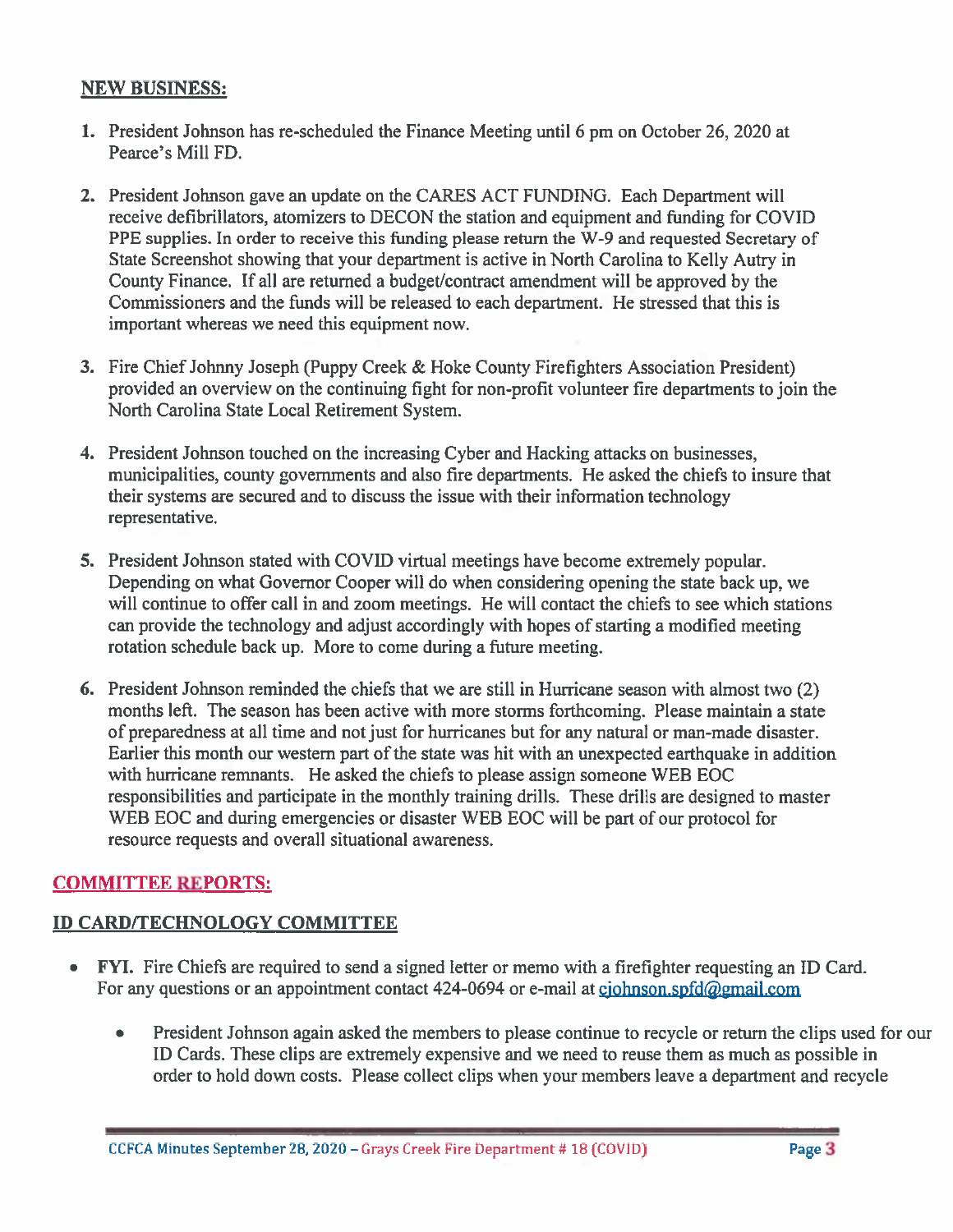the clips. He also reminded the membership that we do not print blue tags, which are considered temporary tags only.

### FIRE PREVENTION/EDUCATION COMMITTEE E-Mail: Chief T.J. McLamb jmclamb@ci.fay.nc.us

No report  $\bullet$ 

**STANDARDS & POLICY COMMITTEE A/C Kevin Murphy (SPFD #13) Chairperson.** E-Mail: kmurphy1903@gmail.com

• No report.

**MEMORIAL COMMITTEE Chief R. Marley (Pearce's Mill) Chairperson,** E-Mail: pmfd0301@nc.rr.com

> • The Memorial Service is cancelled due to COVID issues. A radio announcement and moment of silence is being contemplated.

AUTOMATIC AID/MUTUAL AID COMMITTEE Chief Joe Marsh (GCFD # 24) Chairperson.

E-Mail: gcfd24@nc.rr.com

No report.  $\bullet$ 

**FINANCE COMMITTEE** Deputy Chief Freddy Johnson Jr. (Stoney Point) Chairperson, E-Mail: spfd1302@nc.rr.com

No report.  $\bullet$ 

**RESCUE COMMITTEE** Deputy Chief Hank Harris (Cotton FD) Chairperson, E-Mail: cfd402@nc.rr.com

• No report.

**COMMUNICATIONS /DISPATCH STEERING / AVL COMMITTEE Chief Chuck Hodges (Hope** Mills FD), Chairperson, E-Mail: clhodges@townofhopemills.com

 $\bullet$ No report

SMOKE ALARMS / KNOX BOX COMMITTEE - Fire Marshal Kevin Lowder (Emergency Services) Chairperson, E-Mail: klowther@co.cumberland.nc.us

No report  $\bullet$ 

**FIREHOUSE STEERING COMMITTEE** - Fire Chief T. J. McLamb (FFD) Chairperson, E-Mail: tmclamb@ci.fay.nc.us

No report  $\bullet$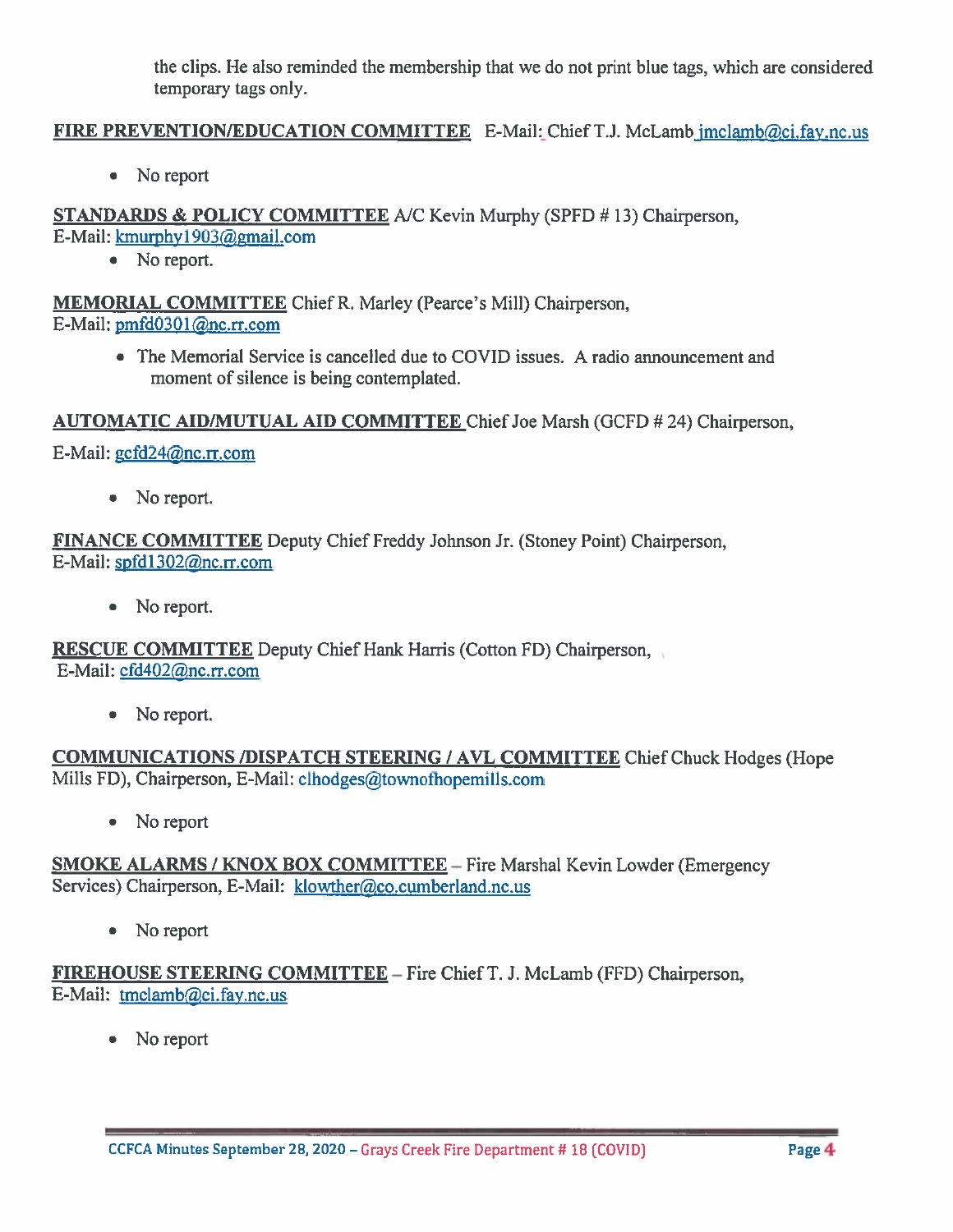### **NC WORKFORCE SOLUTION GRANTS - COMMITTEE** - Fire Chief Justin Nobles (SVFD # 23) Chairperson. E-Mail: Jnobles@stedmanfire.com

Chief Nobles stated that CCFD's were still working with Tracy Mosley on the workforce  $\bullet$ solutions.

**JOINT INCIDENT / DISASTER RESPONSE COMMITTEE - Assistant Fire Chief Richard** Bradshaw (VFD) Chairperson, E-Mail: rbradshawl@nc.rr.com

• No report.

## **ASSOCIATE MEMBERS REPORT**

#### **COUNTY MANAGERS OFFICE - A Assistant County Manager Tracy Jackson** E-Mail: tjackson@co.cumberland.nc.us

- - No report.  $\bullet$

### **EMERGENCY SERVICES DIRECTOR/ ECC-911 (Gene Booth, Director),** E-Mail: gbooth@co.cumberland.nc.us

- Director Booth No report.  $\bullet$
- Emergency Management Director Hendrix. No report.
- $FMLower No report.$  $\bullet$
- *Adam Johnson* No report.  $\bullet$

**EMS DIRECTOR:** Brian Pearce, Director E-Mail: bpearce@capefearvalley.com

No report.  $\qquad \qquad \bullet$ 

**HAZMAT:** AC Robert Brinson, FFD - POC telephone for HAZMAT is 910-584-9550. E-Mail: rbrinson@ci.fay.nc.us

۰ No report

**FORESTRY DISTRICT** Craig Gottfried, County Ranger, E-Mail: craig.gottfried@ncagr.gov

• Ranger Gottfried introduced Justin Hobson as the new Forestry 7.

FTCC Steve Drew, E-Mail: drews@faytechcc.edu

No report.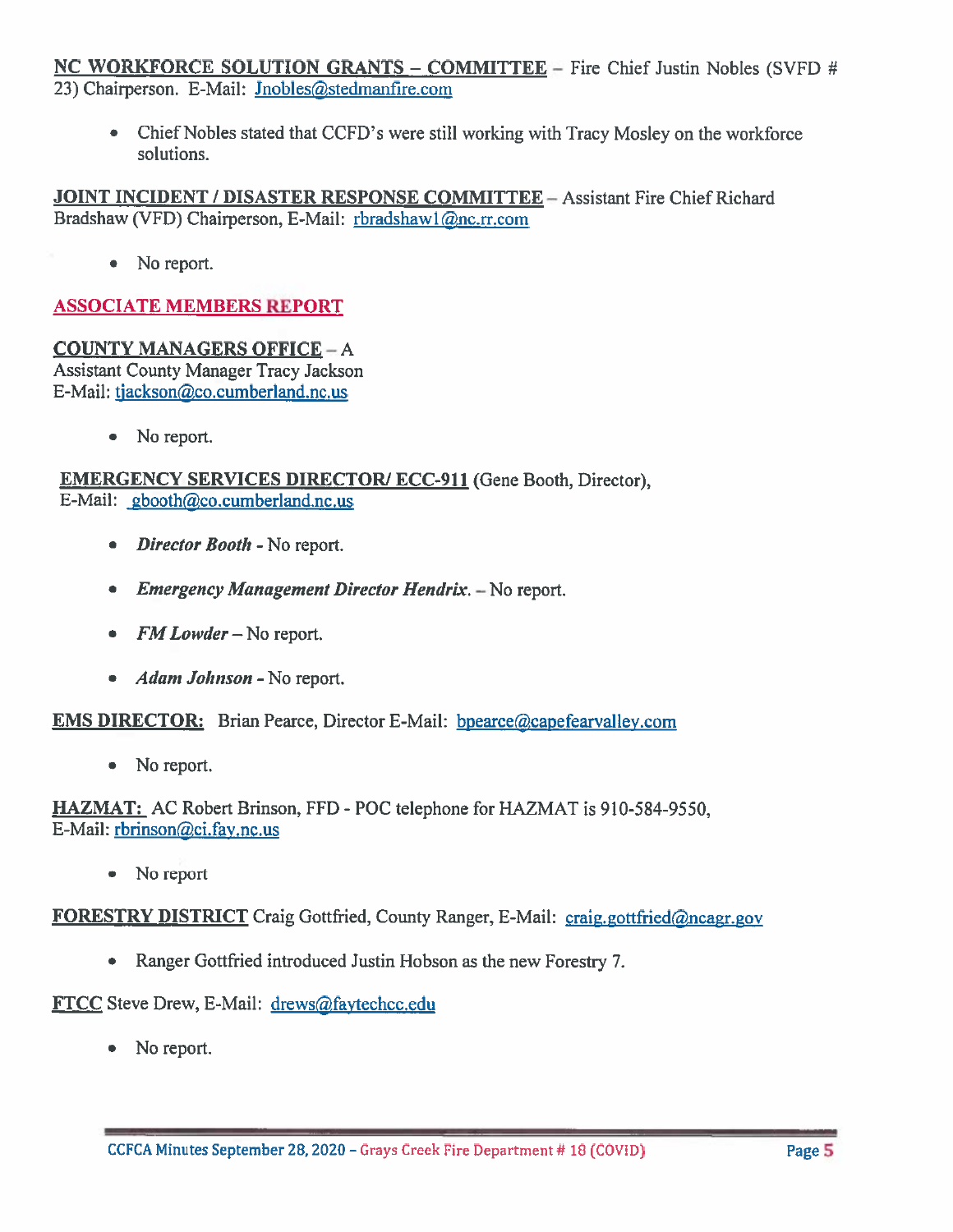### **SHERIFF'S OFFICE** Sheriff Wright (Sr. Sgt. Steven Hodges = ATF)

Sgt. Hodges advised that 2 detectives would be going to the Fire Investigation Technician class in the coming months.

**FAYETTEVILLE POLICE – Police Chief Gina Hawkins, Email ghawkins@ci.fay.nc.us** (Captain Jay Devane) jdevane@ci.fay.nc.us

No report.  $\bullet$ 

NC HIGHWAY PATROL - Major Freddy Johnson Jr. SHP Special Operations.

E-Mail: Freddy.johnson@ncdps.gov or Sergeant S. Johnson SHP Raleigh Training Center E-Mail sean.johnson@ncdps.gov

• Major Johnson thanked Commissioner Boose for his assistance in reaching their monetary goal to dedicate the bridges for fallen troopers in Cumberland County.

**COUNTY COMMISSIONERS.** County Commissioner Representatives Jimmy Keefe and Michael Booze.

• President Johnson asked both Commissioners Keefe and Boose to again on behalf of the association thank all the commissioners on our behalf with the CARES Act vote. All our departments will be enhanced as a result of the BOC's action. Thank You.

### FOR THE GOOD OF THE ASSOCIATION:

• President Johnson reported that Bethany VFD and Stedman VFD will be having BBO plate sales in October. Flyers are in your packets.

**ADJOURNMENT:** A motion was made to adjourn by Chief Williams and seconded by Chief Brock. The meeting was adjourned at 2010 hours.

**Respectfully Submitted By:** 

Freddy l. Johnson Sr.

Freddy L. Johnson Sr., CFO Fire Chief / President

 $Enclosures - 1.$ 1-September 2020 Attendance Roll Call Mark A. Melvin

Mark A. Melvin, CFO Fire Chief / Secretary